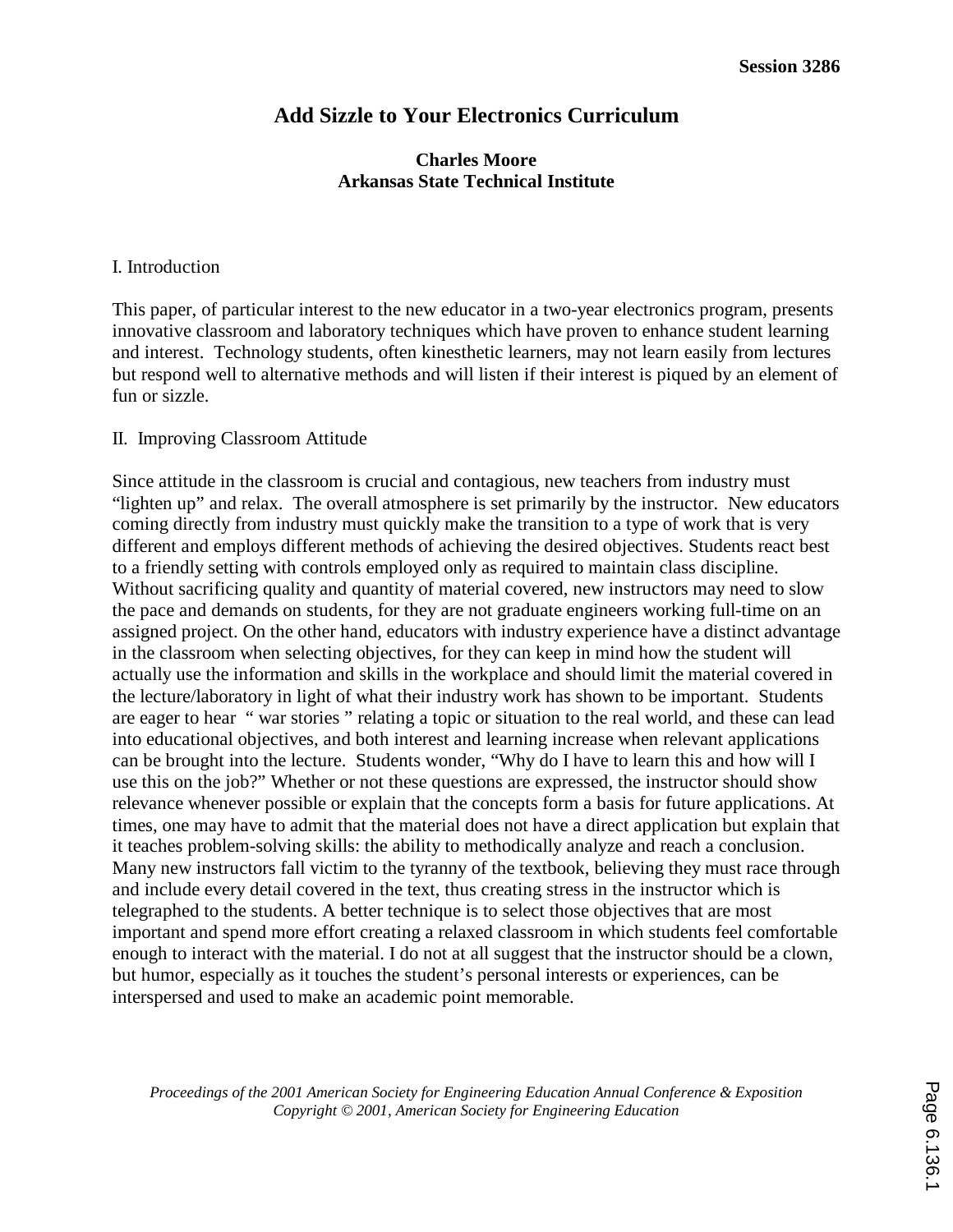### III. Getting Their Attention

Although lecture is the most efficient way to cover new material, technology students often dread this part of the college experience and have a difficult time staying focused during the lecture portion of the course. Again, as educators, we must be diligent in searching for methods of creating interest. Using unconventional techniques can prepare the mindset of the class and improve the attention span. For example, when teaching the importance of ground fault interrupters (GFIs) in an industrial electronics course to my southern country boys, I illustrated with my own boyhood experience using 120 volts AC to "dig" for fishing worms. They were fascinated and begged me to tell them more. I warned them that I couldn't discuss such an illegal and dangerous practice within the classroom but agreed to meet them outside under a clump of trees to continue the discussion. Although we didn't actually "electrocute" any worms that day, I don't think any of the students will forget the principles and applications of GFIs. And I have added this learning experience to each succeeding industrial electronics class.

Another technique that takes less time but works well to introduce a concept is using cartoons, which I display with an overhead projector. I am always on the lookout for relevant ones in the "educational section" of the newspaper. However, a good and easy source is a series available online from Agilent Technologies at http//:www.educatorscorner.com. Not only do cartoons gain attention, they often also provide a memorable visualization of a difficult concept. A blocking capacitor, for example, is illustrated by a mean-looking football player in a blocking stance, while units of inductance are illustrated by successively smaller Henries.

Perhaps my flashiest technique is best used at the beginning of a lab-safety discussion. I really want the students to pay close attention but recognize they are usually bored by such details as where the fire extinguisher and electrical breakers are located. Just before I get to the no-soundeffects-allowed-in-my-labs part of the discussion, I break my own rule by "inadvertently" touching an instrument while using magician's flash paper to create a ball of fire. I picked up this technique from a magician at a family reunion. I am constantly watching for activities outside the classroom which may be adapted for use in the classroom. Your day–to-day experiences are rich with applications that can increase and reinforce concepts. . .once you become aware of their value.

Classroom incidents themselves can provide other techniques for the instructor who is watching for opportunities. While discussing voltage ratings on capacitors, a student asked if we could overvoltage one and watch what happened. The ensuing impromptu laboratory experience convinced me that every student in the class reacted strongly to exploding components. Thereafter, my basic electronics lab could look forward to destroying/exploding the "Component of the Week" each Monday. The students utilize a programmable power supply to set up the explosive conditions. To get different results, the students can program a step function for a quick explosion or a slowly varying ramp to slow-cook the component. The more smoke, the more enjoyable. Figure 1 below shows some fun with a transformer.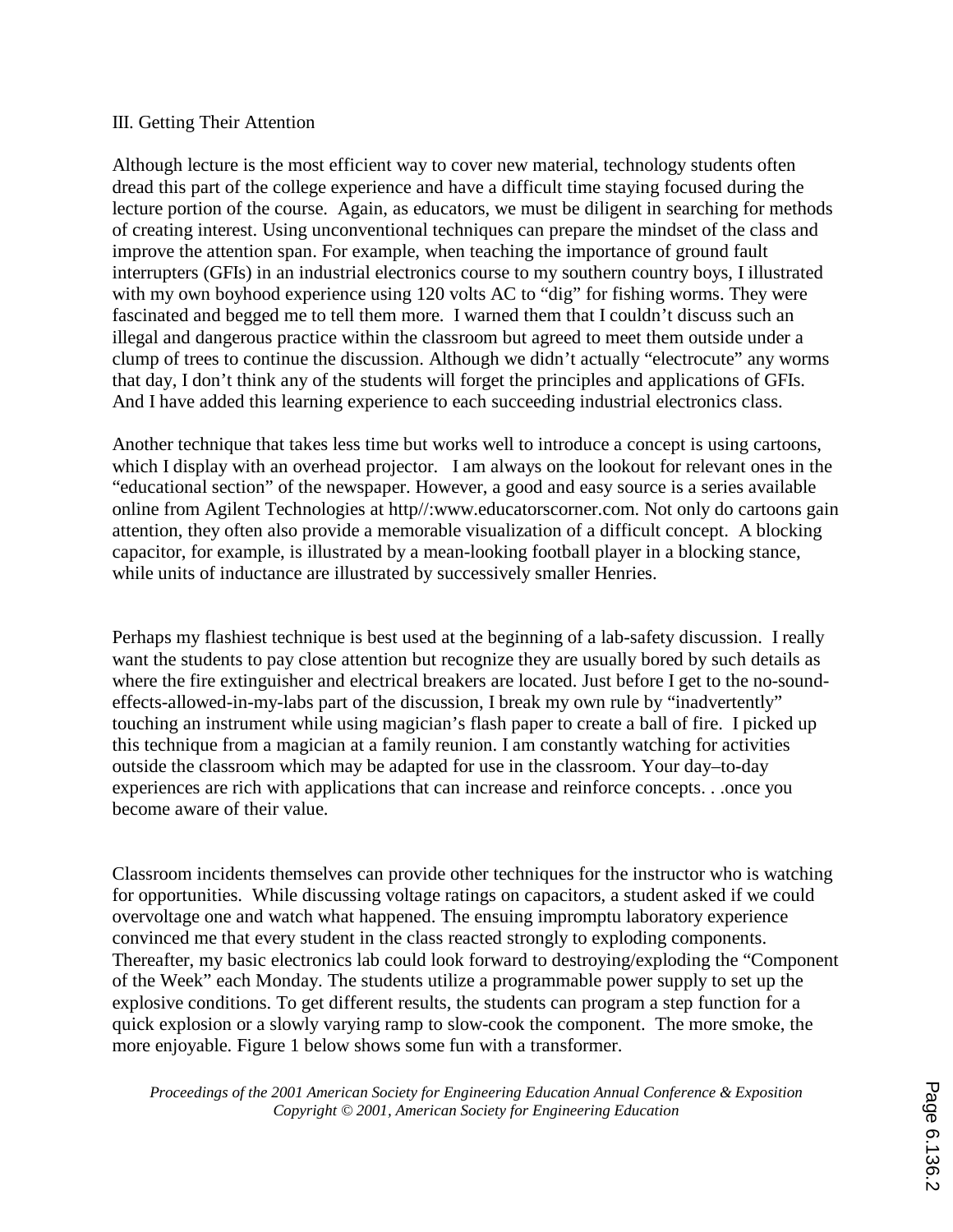

Figure 1: Exploding Components

Not only does this activity provide an opportunity to gain interest in component specifications, but it also provides an opportunity for the students to implement and value safety precautions, for they themselves set up the experiment and have complete ownership of this segment. While they are awake, I move quickly into the lesson of the day.

IV. Competing for Excellence

Of course, one of the values an electronics teacher wants to instill is cooperation, and we all provide many opportunities for teamwork. BUT, what they really love is competition both as individuals and as teams. I regard homework as very important for the student, but it counts as only a small part of their course grade. Consequently, a regular feature in my classroom is the "Homework of the Week," and it has led to a surprising increase in their diligence and attention to detail. Each week, I choose a homework paper that is particularly well done in regard to legibility, work shown, and completeness. I make a transparency of representative pages for projection on the screen at the beginning of class. I make a pretty big deal of the event with simulated drum rolls, etc. Following the ceremony, the transparency, marked at the top as "Homework of the Week," is given to the student to take home to show family and friends. As the semester progresses, the students begin to get creative with special color highlighting, sketches, and computer-generated schematics to try to claim the award. Most importantly, the general quality of the learning experience is greatly improved. This year I had a student who worked so hard and consistently, I instituted a "Homework of the Semester" award and presented her a certificate of achievement and a semiconductor data book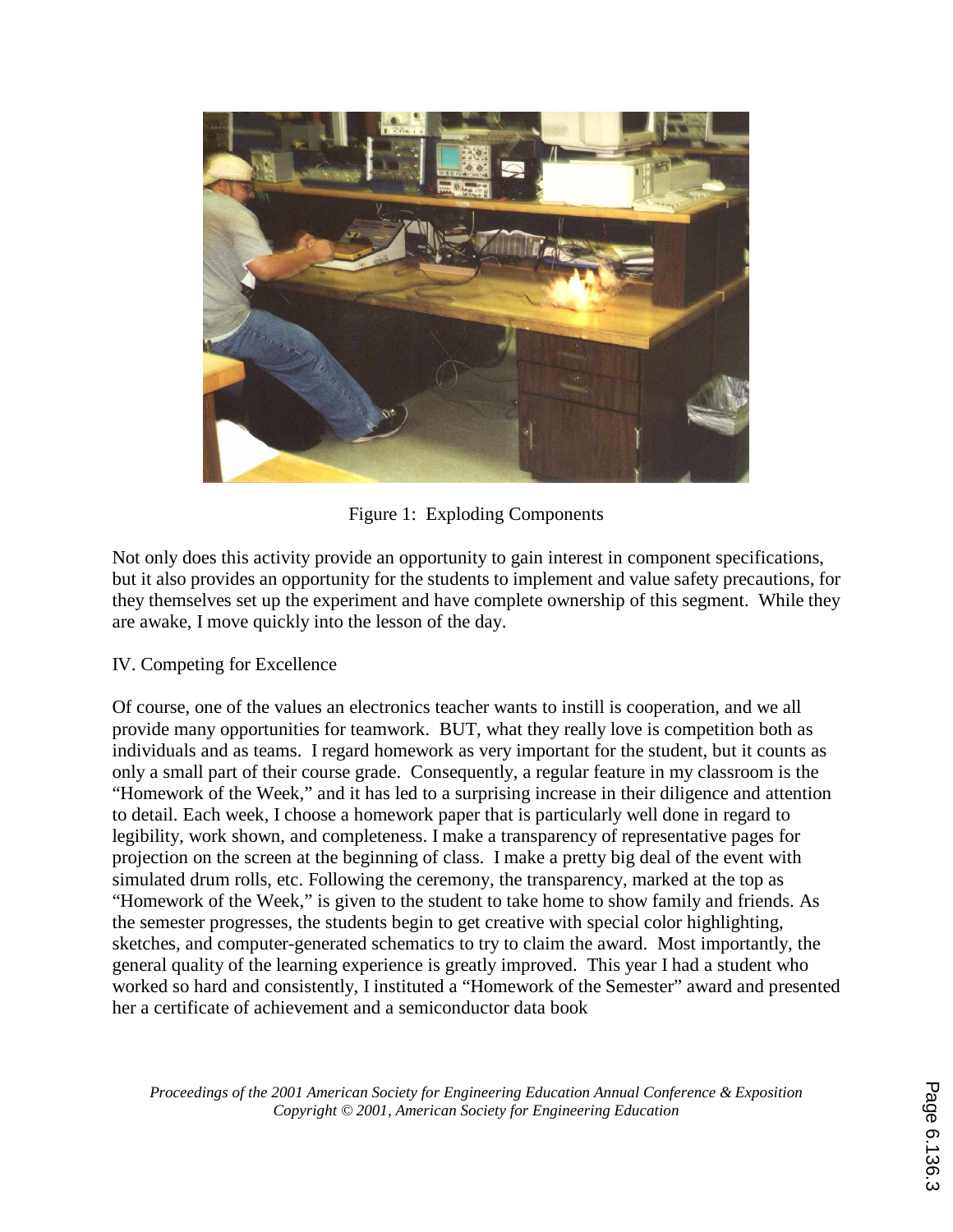Another example of individual competition is the annual award ceremony where outstanding freshman and sophomore students are awarded certificates and book awards for lab and lecture performance. Originally set-up as an acknowledgement of achievement, these awards have become a motivational technique. The winners are also recognized in the campus newspaper and on our bulletin boards.

A third competition was developed to increase familiarity with and create interest in the use of the oscilloscope. First, the instructor misadjusts every control and covers the face of the signal source. Then, each student tries to unscramble the controls to get an image on a blank oscilloscope screen as quickly as possible and identify the characteristics of the signal. A small prize is awarded to the winning student.

Competition among teams also increases cooperation, adds interest, and (perhaps just as importantly) injects fun. Developing voltage from a grapefruit battery is an old standard for demonstrating simple battery operation and is always an enjoyable activity. But in my class it has evolved into a competition that pits each team against the others in trying to achieve the highest voltage. Excitement builds as each team tries different electrode placements, cleans the penny and nickel, and squeezes the fruit in a race against the clock. Again, small awards are presented to the winning team in a semiformal ceremony in front of the class. Since skill has little to do with the outcome, this activity frequently gives recognition to a weak team. On the other hand, the winner of the time-crunched circuit construction contest is often the strongest lab team. This activity is based upon a scenario set up by the instructor which can be as follows. The students are told they are at work, and the boss has just announced that a very important customer is coming to visit in two hours to see a demonstration of the circuit. It is crucial to the company that the circuit work properly and be documented by a short, written description of the operation. It becomes a race against the clock and the other teams to see who can get their circuitry constructed and have it free of mistakes. Amazingly, students rise to the occasion by working fast and accurately in an effort to win.

# V. Making Real-life Applications

Since technology students are usually practical in orientation rather than theoretical, more likely to be tinkerers than dreamers, real-life applications make the theory more palatable. Early in the curriculum, we construct a kit in order to give the students the satisfaction and pride of creating an actual functional product. Building a kit teaches component identification, soldering skills, and mechanical assembly. We build an FM transmitter which allows the transmission of voice or recorded music through any FM radio, including their car radios. The student learns to operate the spectrum analyzer for trouble shooting and aligning the transmitter to the desired frequency.

Outdoor labs for our communications course include antenna construction and signal direction finding. Rather than listening to a lecture, students design antennas by applying radio frequency wavelength formulas; the teams then construct them, climb trees, hang wire, and record and plot standing-wave-ratio data. (See Figure 2.) Finally, using the amateur radio band, they transmit a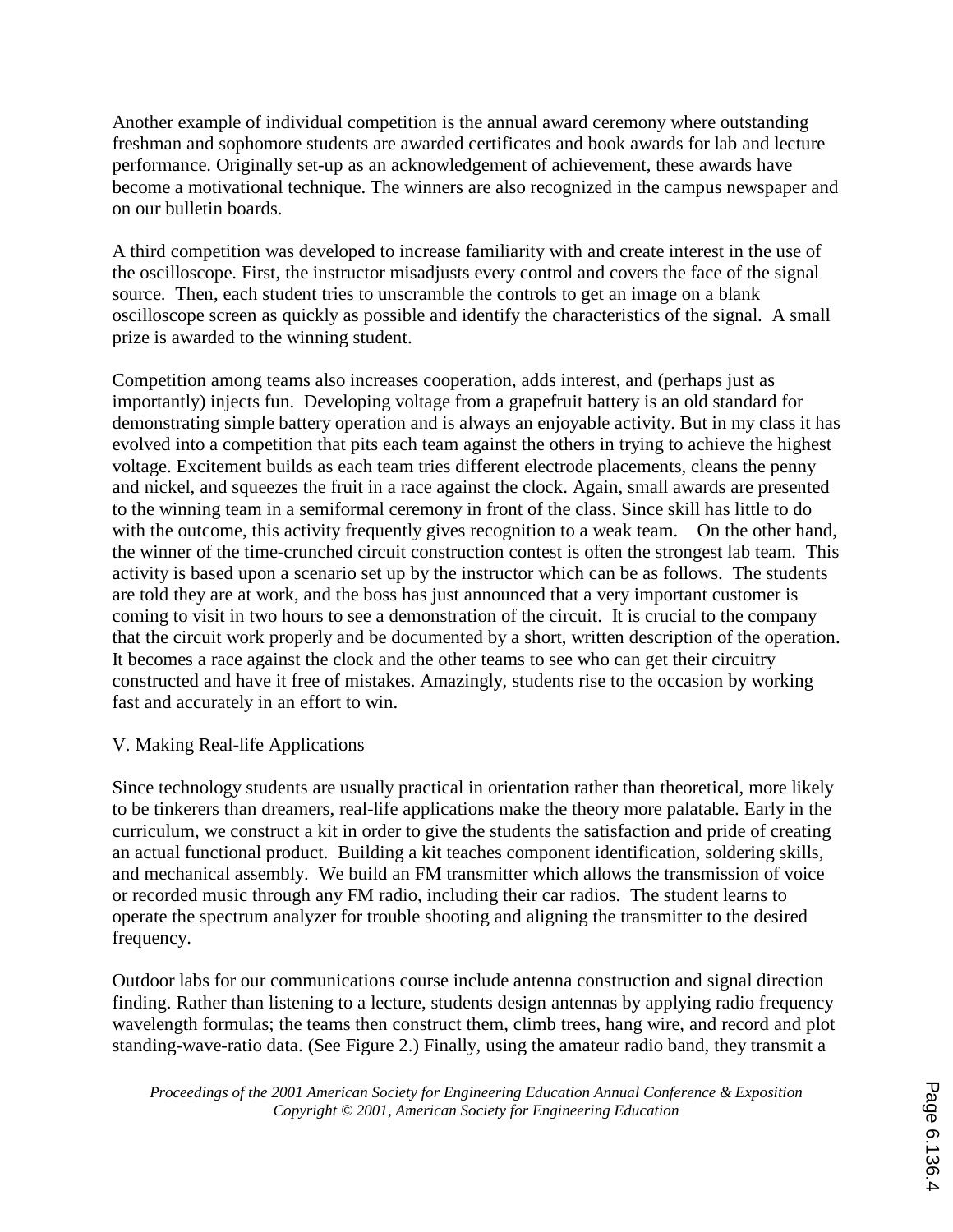signal on their antenna and study the radiation pattern. Students report that this is one of their favorite activities of the course because it is real.



Figure 2: Outdoor Communications Lab

Another real-life activity is a fox hunt. Students become "feds" for a day, hunting down an errant radio signal (transmitted by a student with a ham radio license) hidden on campus. This activity brings together real-life application, competition, and game playing. Needless to say, students work hard and enjoy the activity, as shown in Figure 3 below.



Figure 3: Students "Fox Hunt" with a Direction Finder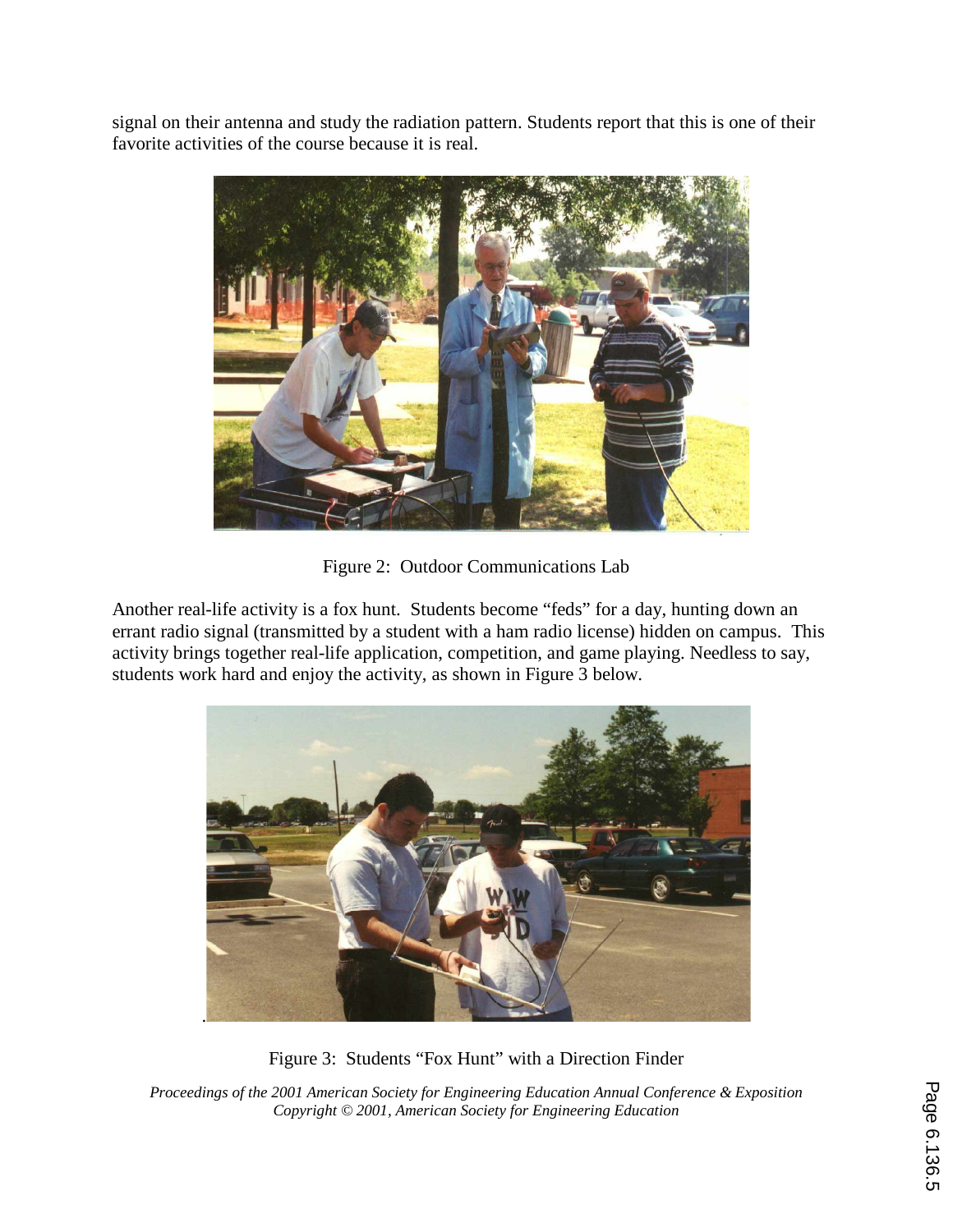The Programmable Logic Controller (PLC) class synthesizes theory and programming applications to provide a plan for the automation of a local feed mill. Following adequate classroom training on sensors and the PLC relay ladder logic instruction set, the students go to a local mill, where they take notes on the current non-automated method of operation. The teams then prepare a plan for automating the process and a formal report describing their new design. It has been gratifying to see the level of effort and quality of work emerge from just average students when they are released to be creative. Figure 4 shows a portion of one student's proposed system.



Figure 4: Excerpt from Student's Automation Plan

In addition to the big projects for real-life applications, the teacher can be constantly looking for ways to enhance the standard, laboratory-book experiments. In a digital electronics lab, for example, rather than using a signal generator to create clock pulses for a counter, I sometimes use photoelectric or proximity sensors like those used in manufacturing, so the student is able to see actual practical applications for the circuit. (See Figure 5.) Further, the student is able to practice his/her skills by wiring the sensor in either current source or sink configuration. Since many digital experiments use light-emitting diodes as indicators, I have found that students react positively to a change to other devices where appropriate. One example might be to drive a relay coil, which in turn activates a small dc motor. In general, student interest and attention increase whenever devices make a noise, rotate, or move.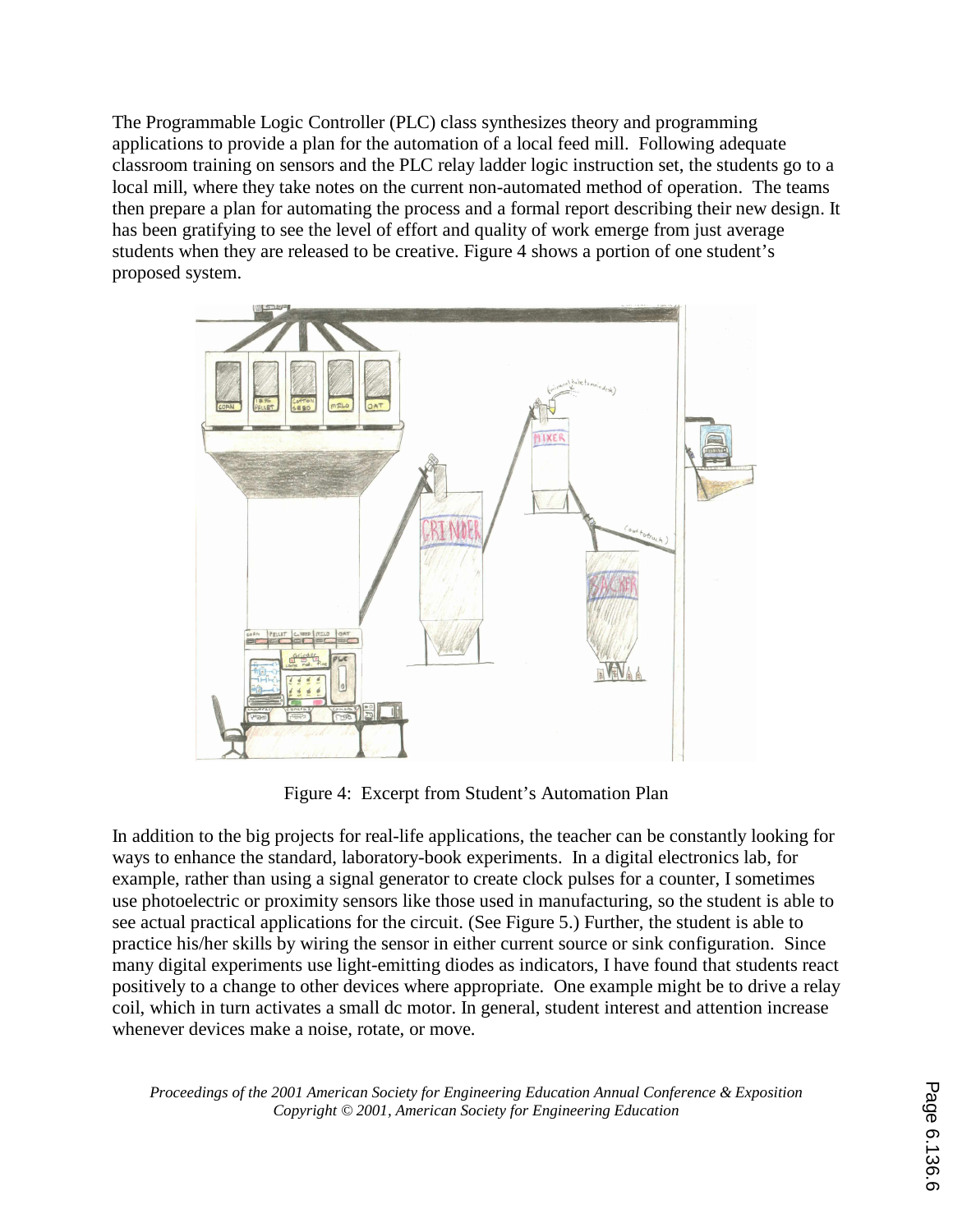

Figure 5: Digital Experiment using Real Life Input/Output Devices

An FM radio station has created interest on our campus from both technical and non-technical students. Since output power is kept extremely low, the station requires no license and can be an excellent vehicle for the study and application of audio and radio frequency signals. Moreover, students have more fun with oral presentations using this alternate setting. In order to bring more computer usage into the electronics curriculum, students are assigned special automation projects to remotely monitor transmitter voltages and currents or to sequence station programming. Much of the equipment can be procured from radio stations which are happy to donate old audio consoles for educational use, and a transmitter kit can be purchased from Ramsey Electronics for about \$250.

An optional activity in our department is membership in the amateur radio club. We have a complete station covering most amateur frequencies. Here, the student may learn packet, television, and radio transmission and can become involved in community activities by providing communications for the annual Christmas parade (in cooperation with the local police department) and the local 5K run. The annual amateur radio school club round-up allows participants to communicate with schools across the nation. The technology is directly applicable to cellular telephone and broadcast industries and gets the attention of prospective employers.

Finally, if you are struggling for ideas, one technique is to get inputs from your own students. Simply ask them what they have always wanted to do in lab or in the lecture. You will get some interesting ideas. Be prepared to let them try out some of their ideas. One possibility is to state in the syllabus which experiments will be assigned and designate a mid-semester date for "open lab" in which they can each choose or design an activity for themselves.